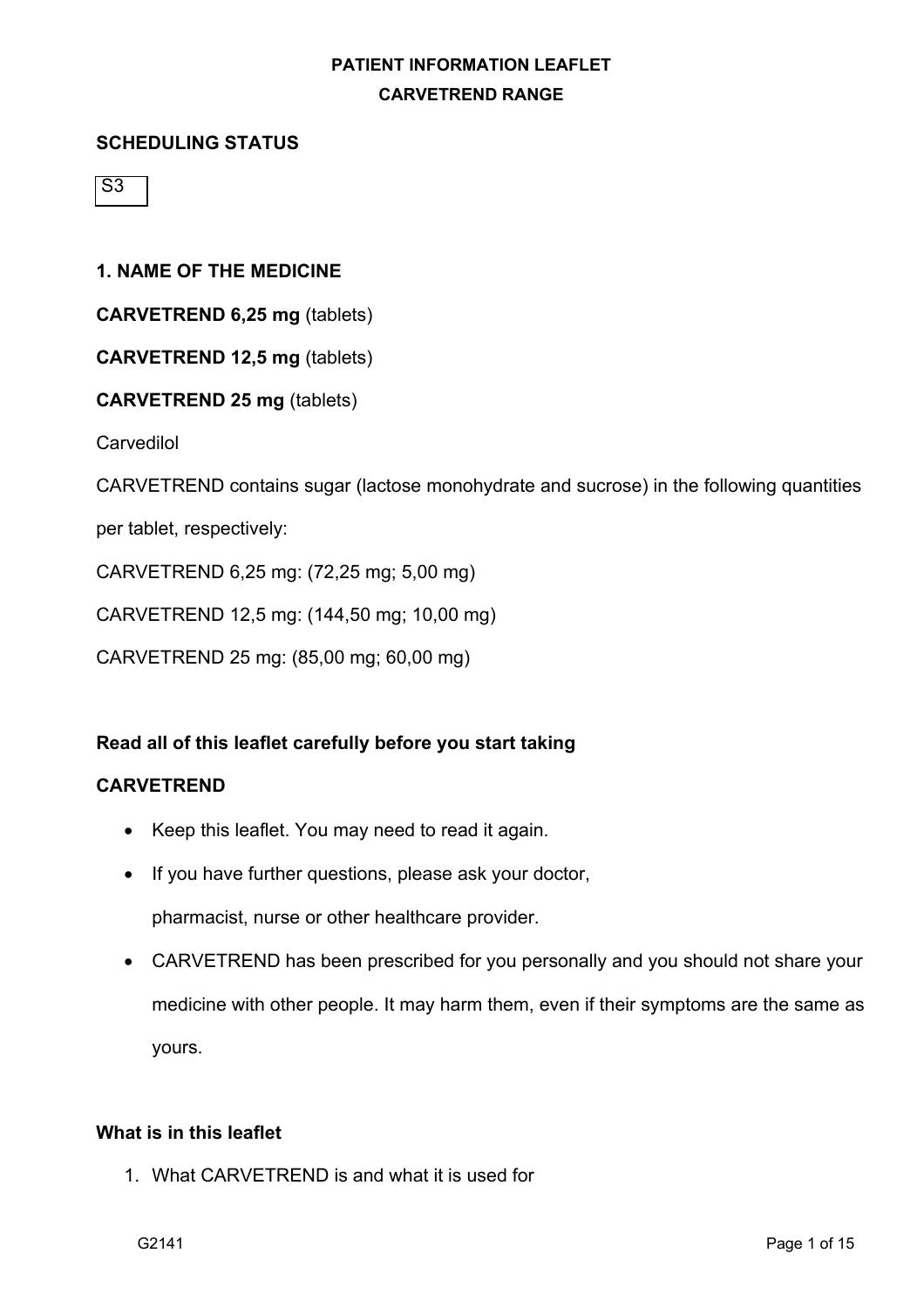- 2. What you need to know before you use CARVETREND
- 3. How to use CARVETREND
- 4. Possible side effects
- 5. How to store CARVETREND
- 6. Contents of the pack and other information

## **1. What CARVETREND is and what it is used for**

Carvedilol belongs to a group of medicines called beta-blockers that work by relaxing and widening the blood vessels. This makes it easier for your heart to pump blood around the body and reduces blood pressure and strain on your heart.

## CARVETREND tablets are used to:

- Treat high blood pressure (hypertension). High blood pressure may lead to various forms of cardiovascular diseases. The doctor has prescribed CARVETREND to you with a view to prolonging your life and reducing the risk of heart attack and stroke. If so directed by your doctor, you may take CARVETREND together with another medicine with a blood pressure lowering effect.
- Reduce worsening congestive heart failure.
- Prevent chest pains (angina pectoris). Even when you are on medication, you should continue with your diet and exercise, as directed by your doctor.
- **2. What you need to know before you take CARVETREND**

## **Do not take CARVETREND:**

• if you are hypersensitive (allergic) to carvedilol, or to any of the ingredients of CARVETREND (see section 6)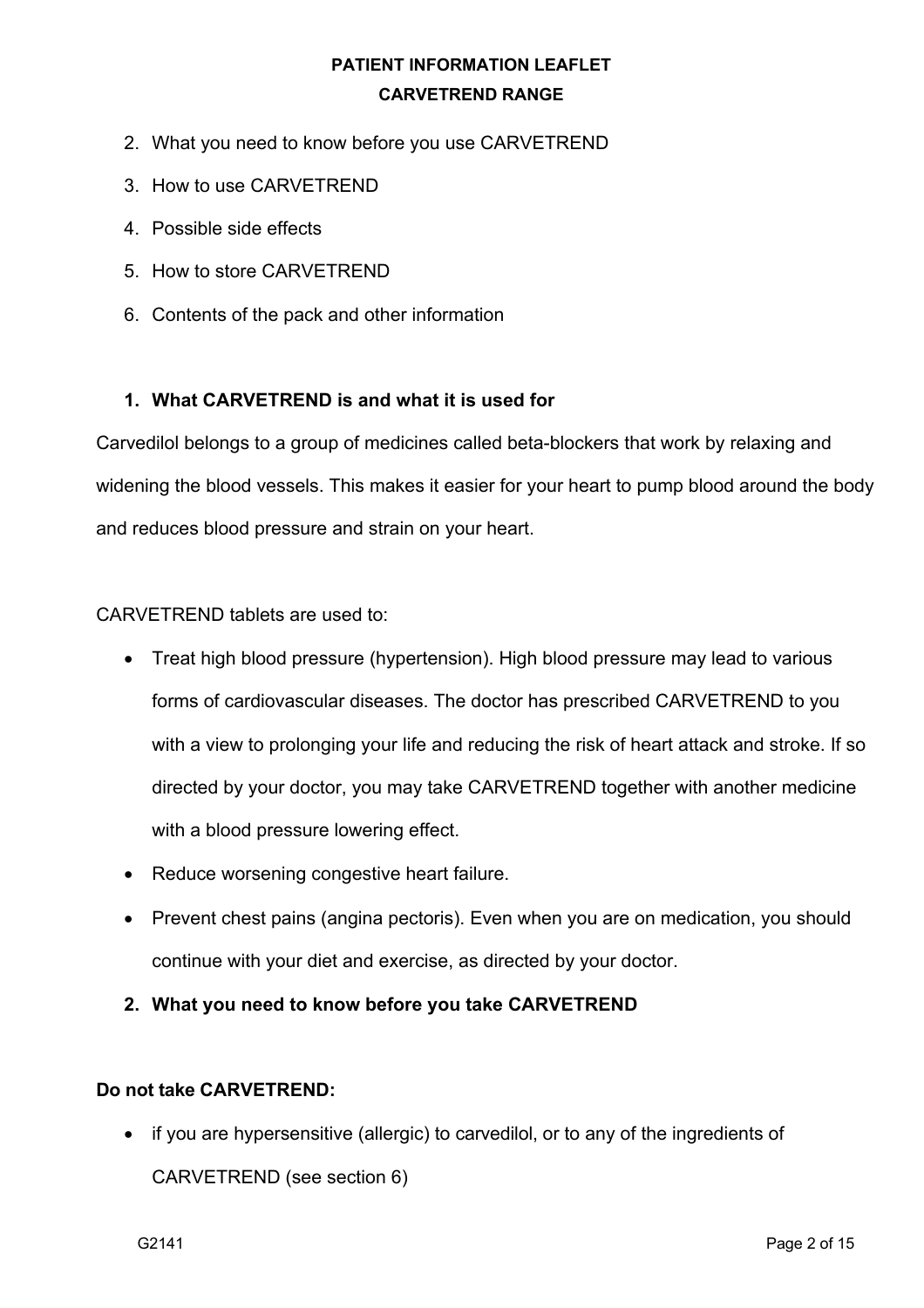- Inform your doctor if you have any chronic disease, metabolic disorder, or if you are taking any other medication. Chronic diseases include heart disease, vascular disease, psoriasis or high thyroid activity.
- Tell the doctor if you have low blood pressure, any allergic reaction or metabolic acidosis. In these cases, your doctor will give you additional instructions.
- CARVETREND tablets should not be taken if you suffer from bronchial asthma, chronic obstructive pulmonary disease, severe liver insufficiency, slow heart rate or some other heart rhythm disorders, severe or unstable heart failure, pulmonary hypertension, or cor pulmonale (pulmonary heart disease) or cardiogenic shock.
- If you suffer from a heart condition called variant or Prinzmetal's angina, characterised by chest pain.
- Untreated phaeochromocytoma, a tumour that secretes chemicals like noradrenaline, causing symptoms like sweating, headache, rapid heartbeat and trembling.
- If you suffer from a condition that occurs when the body produces excessive quantities of acid, also called metabolic acidosis. You may experience shallow breathing, confusion and tiredness.
- If you suffer from severe disturbances in your blood vessels (arteries), where the blood vessels narrow and reduce blood flow to your limbs. You may experience numbness or tingling in your arms and legs.
- If you are also taking calcium channel blockers (e.g. verapamil and diltiazem).

**Children:** Safety has not been established.

### **Warnings and precautions**

## **Take special care with CARVETREND:**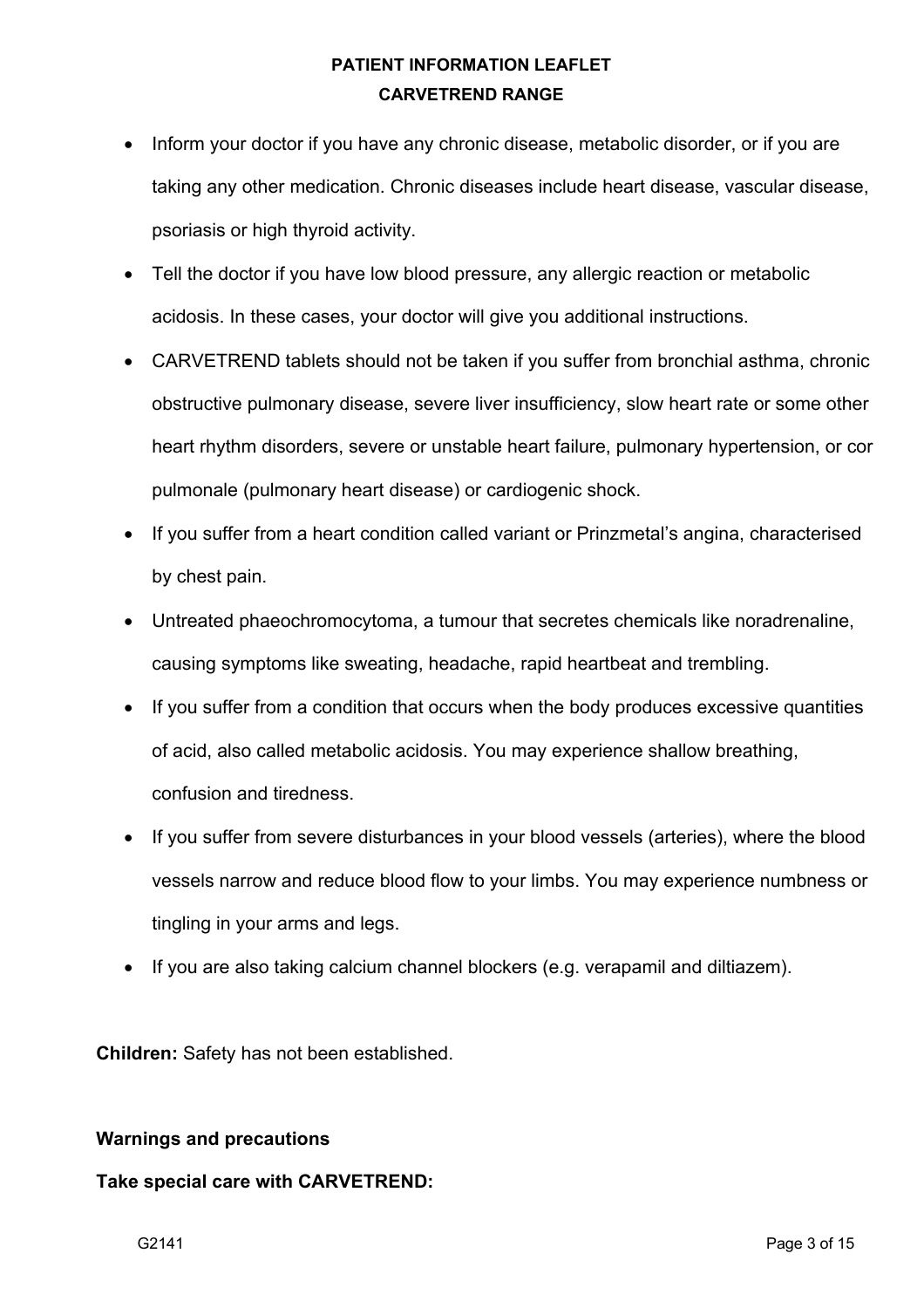- At the beginning of treatment and/or when dosage is increased, be careful when rising (standing up), as your blood pressure may drop. You may experience dizziness or vertigo.
- You should be especially careful if you have heart failure, if you are using any other medicines with a blood pressure lowering effect.
- Before surgery or allergic testing, inform the doctor that you are taking CARVETREND.

If your condition deteriorates, consult your doctor as soon as possible.

Inform your doctor or healthcare professional if:

- You are currently on digitalis therapy (taking digoxin).
- You are being treated for phaeochromocytoma (tumour of an adrenal gland).
- You are currently taking clonidine (a medicine used to treat migraine or menopause flushes). Stopping the use of your clonidine medication whilst being treated with CARVETREND may lead to a drastic increase of blood-pressure.
- You had an acute heart attack which caused a dysfunction of the left ventricle of the heart.
- You are experiencing an extremely low heart beat (less than 55 beats per minute) after initiating the use of CARVETREND.
- You are currently taking cimetidine (a medicine used to treat heartburn).
- You should not discontinue your treatment with CARVETREND abruptly if you have a known reduced blood supply to the heart.
- You are suffering from a kidney disease and worsening of kidney function occurs, you should inform your doctor immediately.
- You are suffering from diabetes. You should be aware that the use of CARVETREND may cause lowering of your blood sugar levels. Monitor your blood glucose regularly and adjust your diabetic treatment accordingly.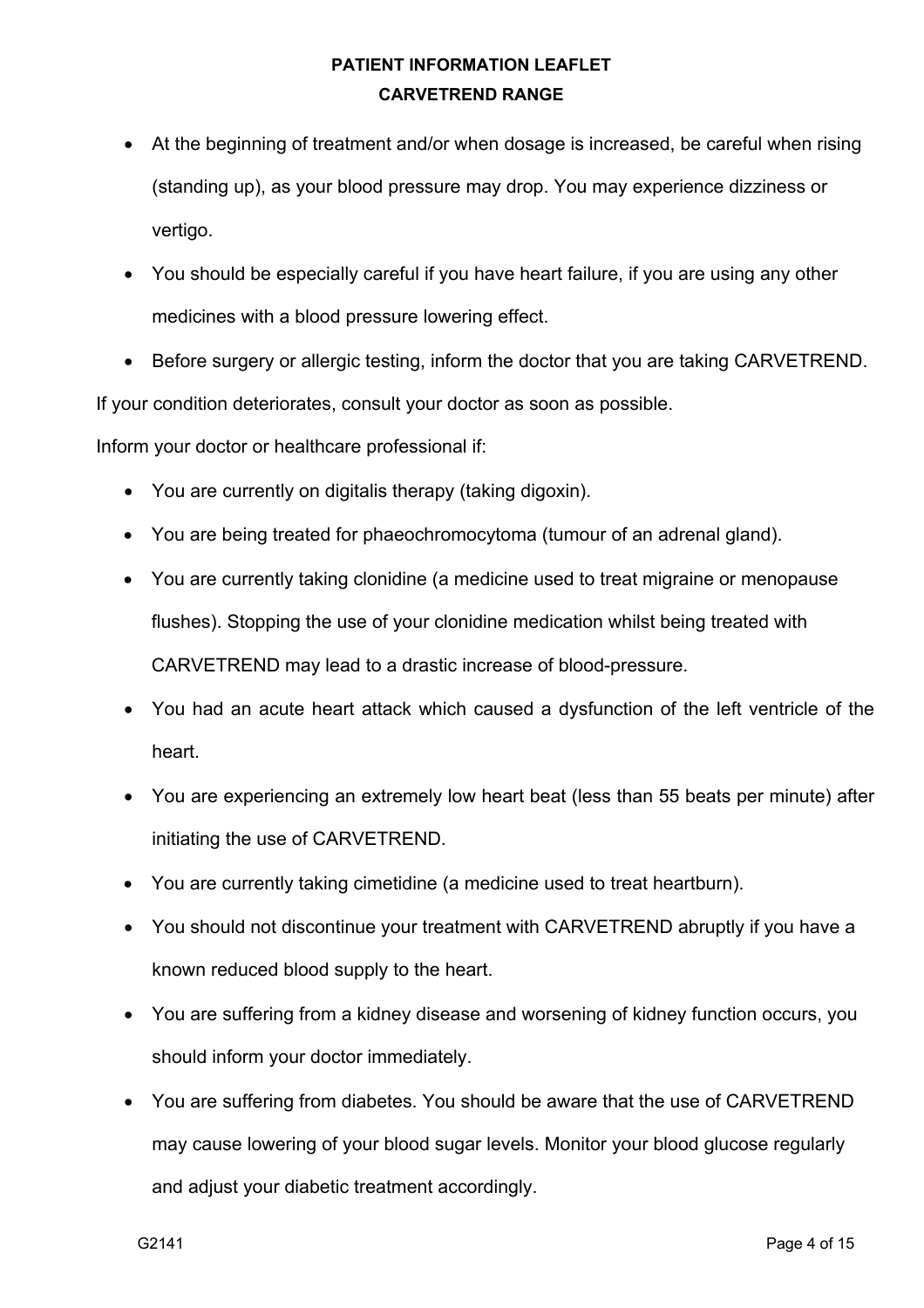- You are suffering from a chronic obstructive lung disease, or allergic conditions that involve your airways.
- You have thyroid problems.
- There is any discoloration of fingers and/or toes as a result of exposure to changes in temperature (cold or hot) or emotional events.
- You suffer from poor blood circulation.
- You are wearing contact lenses. You should be aware that CARVETREND may reduce the formation of tears and cause dry eyes.
- You are taking debrisoquine, a medicine used to lower your blood pressure.
- If you have a history of chest pain due to coronary artery spasm, as CARVETREND should be taken with caution if you are suffering from this condition.
- You develop psoriasis which is associated with the use of beta-blockers (blood pressure lowering medicines).
- You experience severe reactions like blistering of the skin, mouth, eyes and genitals.
- You are taking any of the following medication: verapamil or diltiazem or other antidysrhythmic medicines (medicine controlling irregular heart beat).

### **Other medicines and CARVETREND**

Always tell your healthcare provider if you are taking any other medicine. (This includes complementary or traditional medicines.)

Tell your doctor if you are taking any of the following medicines:

- Additional blood pressure tablets or tablets to reduce water content in the body (water tablets) may result in low blood pressure.
- Digoxin (used to treat heart failure or irregular heart beat) may lead to lowering of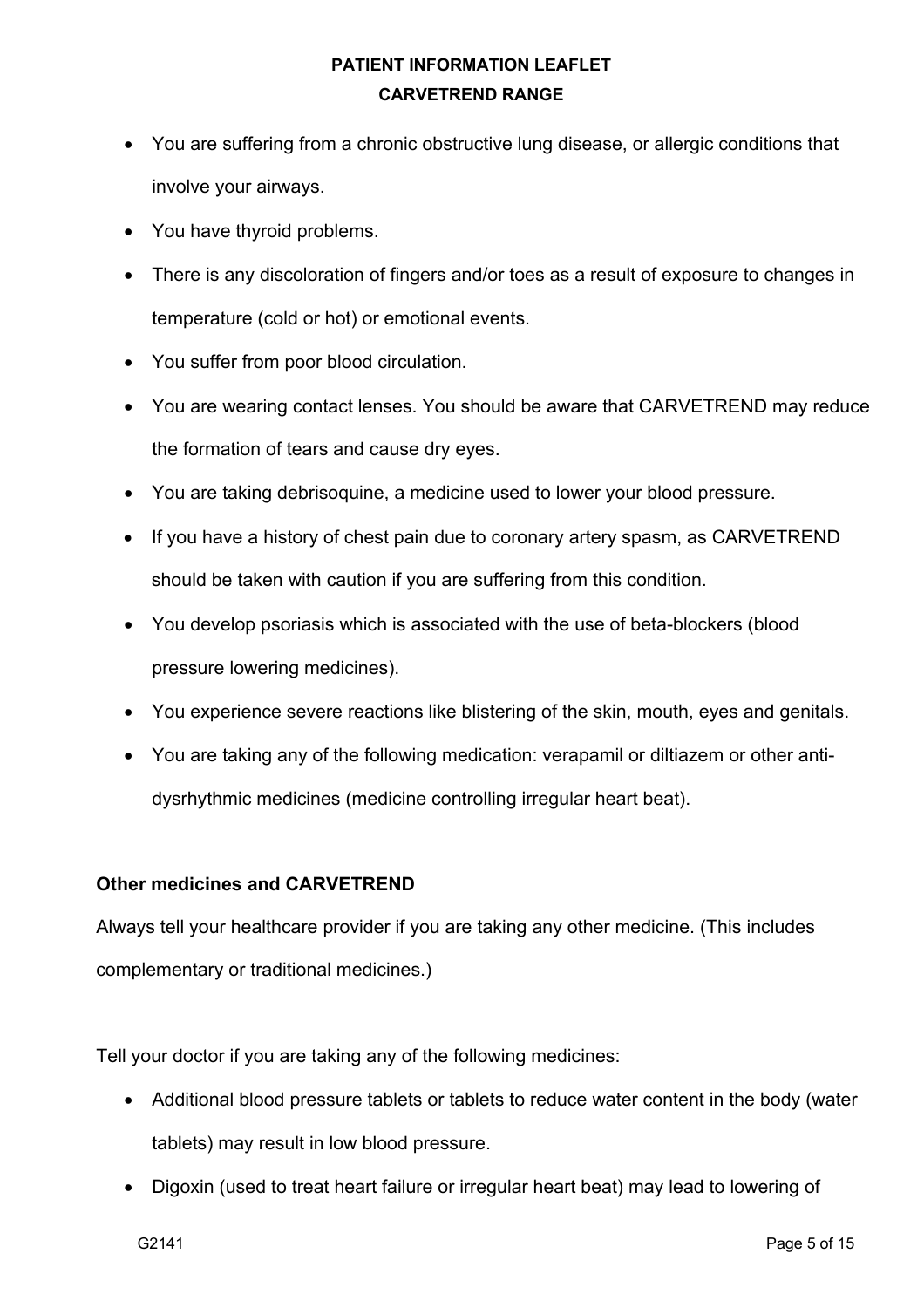your blood pressure.

- Cimetidine (indicated for stomach ulcers, reduction of acid in the stomach and gastric reflux) can increase the amount of CARVETREND in your body.
- A group of medicines called phenothiazines (used in the treatment of psychiatric conditions, e.g. chlorpromazine, fluphenazine), as taking these medicines with CARVETREND can lower your blood pressure.
- Simultaneous use of CARVETREND with your immunosuppressant medication ciclosporin may result in an increase of ciclosporin concentration in your body and needs to be monitored regularly.
- Rifampicin (which is used in the treatment of tuberculosis) might result in a possible increase of your blood pressure.
- The effectivity of CARVETREND will be monitored while taking amiodarone (a medicine used to treat irregular heartbeat) with CARVETREND.
- Levels of CARVETREND in your blood will be monitored by your doctor while you are taking medicines called barbiturates (used to treat seizures), ketoconazole (used to treat fungal infections), fluoxetine (used to treat depression), haloperidol (sued to treat psychiatric disorders) and erythromycin (an antibiotic used to treat various infections), as these medicines may either enhance or reduce the effects of CARVETREND.
- The effect of your insulin or other oral diabetic medicines may cause your blood sugar level to decrease. You should monitor your blood glucose levels regularly.
- Treatment with clonidine (used for migraine or menopausal flush) (see Take special care with CARVETREND).
- Concurrent use of other blood pressure treatment medication such as diltiazem and verapamil may lead to very low blood pressure and a severe slow heart rate.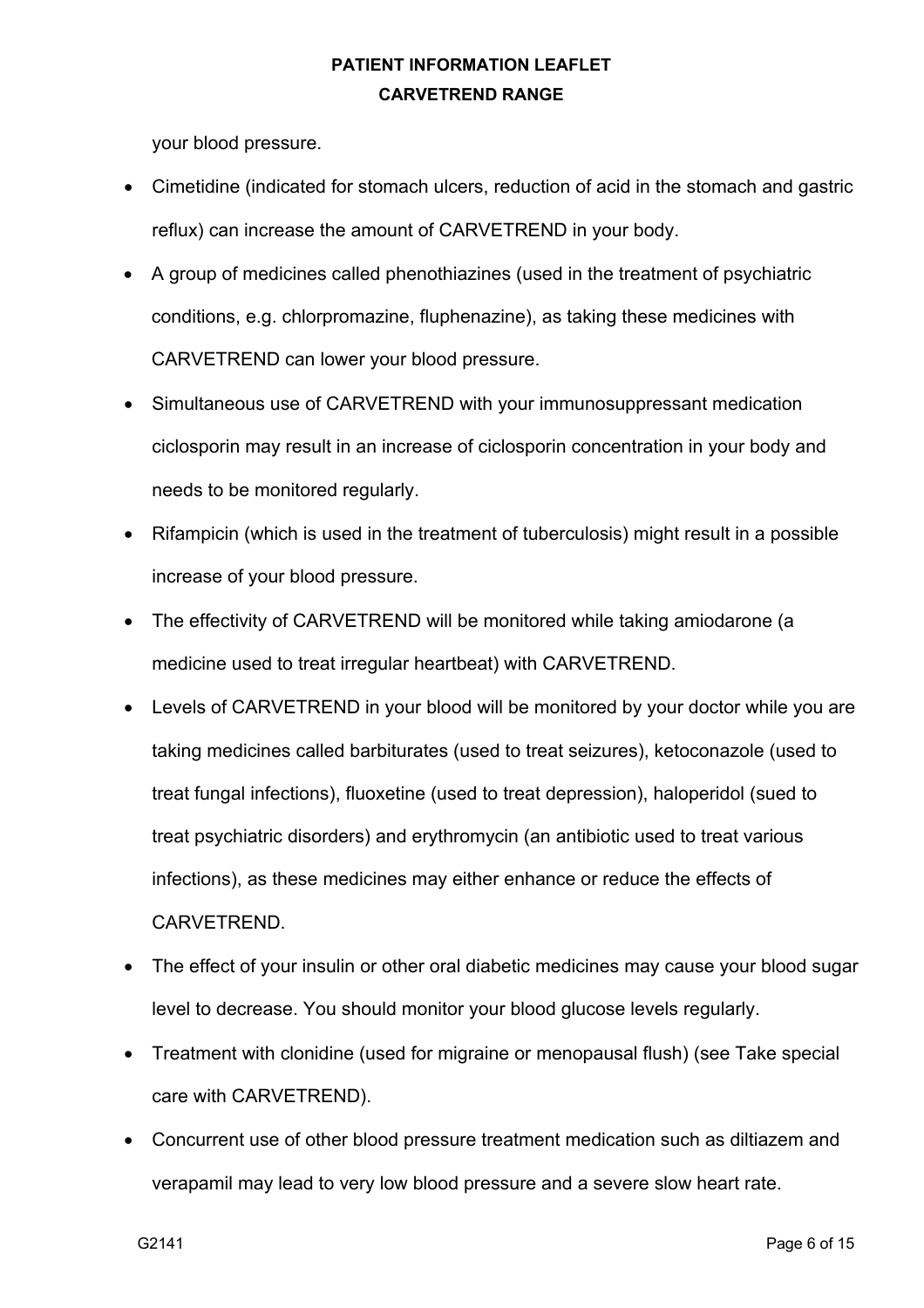- Any other medicine used to treat high blood pressure (e.g. reserpine, guanethidine or bethanidine) as they might lead to very low blood pressure and heartbeat.
- If you are going for major anaesthesia or surgery, you must tell your doctor that you are being treated with CARVETREND (see Take special care with CARVETREND).
- Taking anti-inflammatory medicines with CARVETREND may increase blood pressure.
- Isoprenaline (used for slow heart rate, asthma or heart block) which could lead to diminished effects of CARVETREND.
- Hydralazine (used for the treatment of high blood pressure) and alcohol may lead to a reduction in blood pressure.
- Quinidine, disopyramide, lignocaine, procainamide and phenytoin used for heart dysfunction.
- Using stimulating medication (adrenaline or noradrenaline) for slow heart rate or heart block, or to reduce blood flow to the extremities of your body, might reverse the action of your blood pressure medication.
- You may find your blood pressure dropping more than usual with the concurrent use of antihistamines (containing phenothiazines).
- A group of medicines called nitrates (used to treat angina, e.g. nitroglycerine), as these may lower your blood pressure.
- The blood pressure lowering effect of CARVETREND may be reduced when taking oestrogen-containing contraceptives or corticosteroids (medicines used to treat inflammation).
- Ergotamine (a medicine used in the treatment of migraines).
- Medicines used to decrease the heart rate should best not be used concurrently with CARVETREND.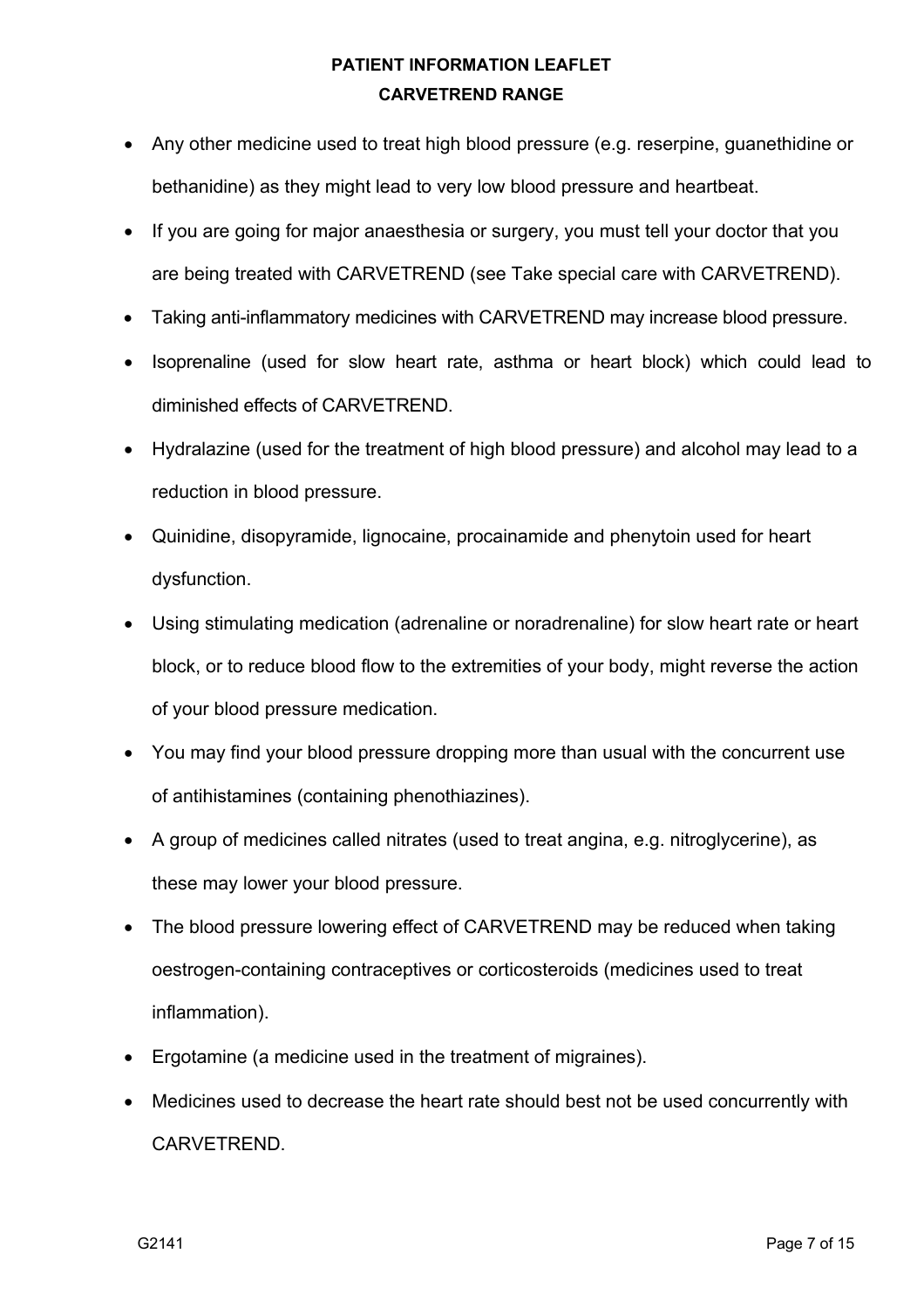- Taking CARVETREND with medicines that increase blood flow to the heart may decrease your blood pressure more than what is expected.
- You must inform your doctor if you are currently using medicine to stimulate and restore your heart beat. It may result in severe low heart rate.

## **CARVETREND with food and drink**

Take CARVETREND after a meal with some water and preferably at the same time each day.

## **Pregnancy, breastfeeding and fertility**

If you are pregnant or breastfeeding your baby, please consult your doctor, pharmacist or other healthcare professional for advice before using CARVETREND.

*Pregnancy:* Safety has not been established and CARVETREND should not be used in pregnant women.

*Breastfeeding*: As carvedilol is excreted into breast milk, it should not be administered when breast-feeding.

## **Driving and using machines:**

CARVETREND may cause dizziness, vision problems, headaches and fatigue.

It is not always possible to predict to what extent CARVETREND may interfere with the daily activities of a patient. Patients should ensure that they do not engage in the above activities until they are aware of the measure to which CARVETREND affects them.

## **CARVETREND contains lactose and sucrose**

CARVETREND contains lactose. Patients with the rare hereditary conditions of lactose or galactose intolerance should not take CARVETREND. If you have been told by your doctor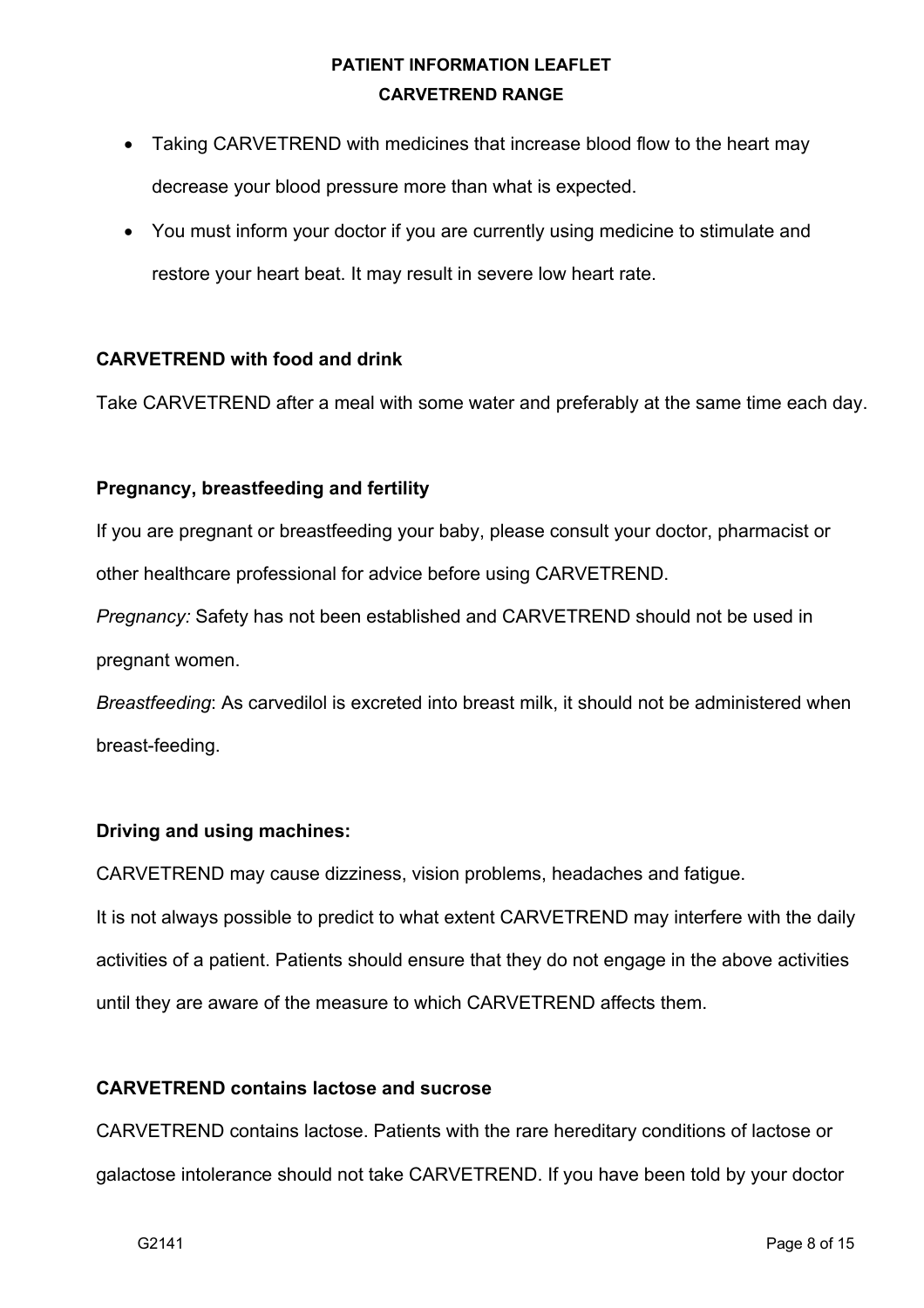that you have an intolerance to some sugars, contact your doctor before taking CARVETREND.

CARVETREND contains lactose and sucrose which may have an effect on the control of your blood sugar if you have diabetes mellitus.

### **3. How to take CARVETREND**

Do not share medicines prescribed for you with any other person.

Always use CARVETREND exactly as your doctor has instructed. You should check with your doctor or pharmacist if you are unsure.

Your doctor will determine the duration of treatment. You must not change your doses or discontinue treatment without first consulting your doctor. Take CARVETREND after a meal with some water and preferably at the same time each day.

### *Adults:*

### **Hypertension:**

• The starting dose is 1 tablet of 12.5 mg one time a day (in the morning) or 1 tablet of 6,25 mg two times a day (in the morning and in the evening). The doctor may increase your dosage up to 1 tablet of 25 mg two times a day.

### **Congestive Heart Failure:**

• The starting dose is 3,125 mg two times a day for at least 14 days. Thereafter the dosage will be increased in intervals of at least 14 days to 6,25 mg two times a day, then 12,5 mg two times a day and finally 25 mg two times a day. Conventional treatment with digitalis, diuretics or an ACE-inhibitor will be continued. The doctor will only increase the dose if you are responding positively to the treatment.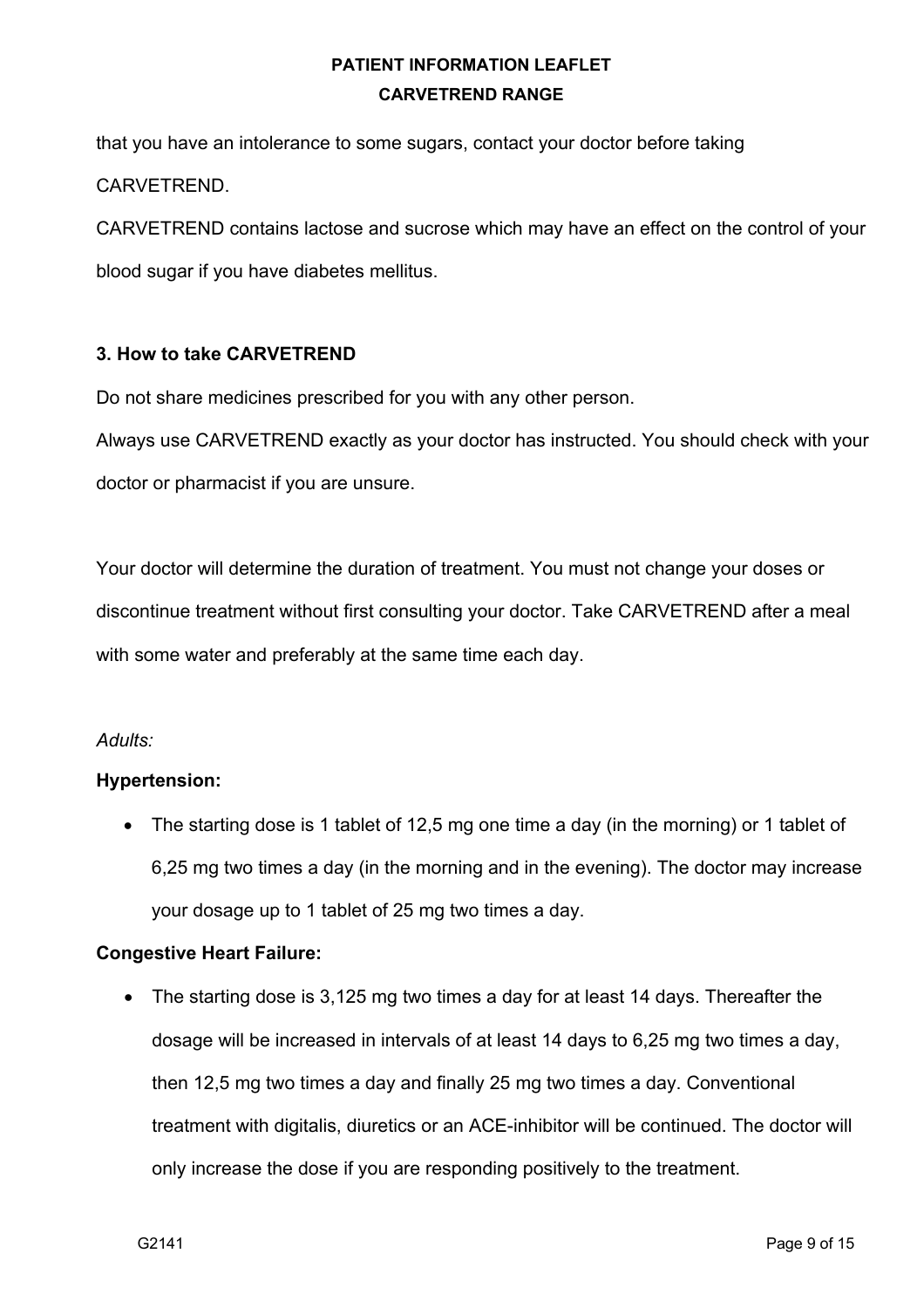### **Angina Pectoris:**

• The starting dose is 12,5 mg two times a day and then increased after two days to 25 mg two times a day.

### **Persons with left ventricular dysfunction otherwise uncomplicated myocardial**

### **dysfunction:**

• Your doctor will determine the correct dose for you and will closely monitor you during your treatment with CARVETREND.

Your doctor will tell you how long your treatment with CARVETREND will last. Do not stop treatment early because this could cause adverse effects to your heart. If you have the impression that the effect of CARVETREND is too strong or too weak, tell your doctor or pharmacist.

## **If you take more CARVETREND than you should:**

In the event of overdosage, consult your doctor or pharmacist. If neither is available, contact the nearest hospital or poison control centre.

Symptoms of overdose may include:

- Mild overdosage may result in low blood pressure (with dizziness or vertigo; fainting is also possible) and slow heartbeat. It is usually sufficient to decrease the dose or even temporarily discontinue the medication.
- Massive overdosage may seriously affect circulation, breathing, heart function and consciousness. The doctor will take the appropriate measures to treat the signs and symptoms of overdosage.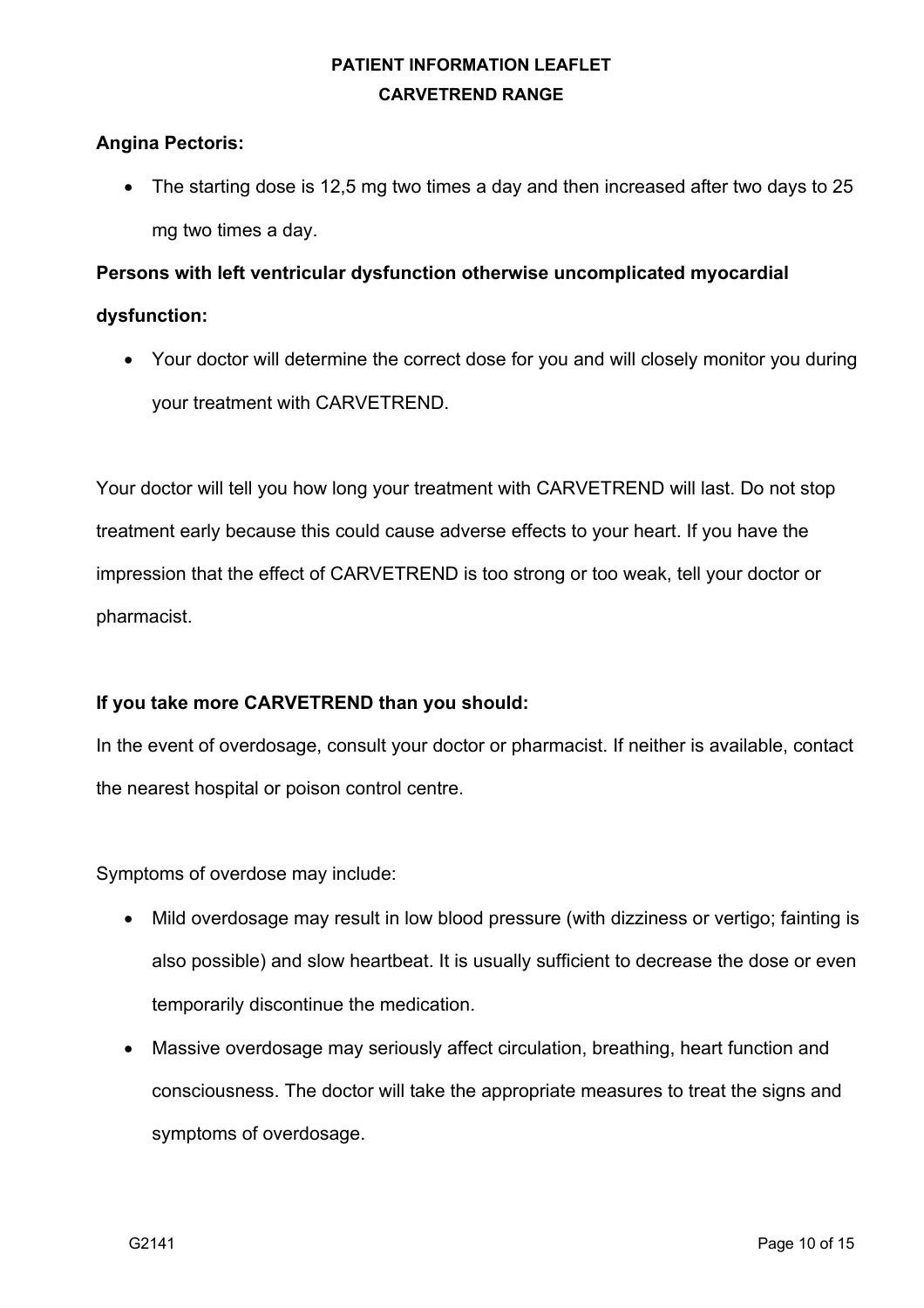While waiting for medical assistance and if you are awake, make yourself vomit to empty the stomach. Place yourself in a lying position with the head lowered and feet slightly raised. In unconscious patients, lay the patient on the side and do not try and make them vomit.

### **If you forget to take CARVETREND:**

If you forget to take your medicine, take your recommended dose as soon as you remember. However, if it is time for your next scheduled dose, do not take the missing dose but instead resume your usual dosing schedule that has been established. Do not take a double dose to make up for forgotten individual doses.

### **If you stop taking CARVETREND**

Do not discontinue treatment suddenly as this could cause adverse effects to your heart. Instead the dosage should be gradually reduced over 7 to 14 days. You should be taking your medicines regularly as prescribed by your doctor.

If treatment with CARVETREND has been stopped for longer than 14 days, the treatment should be started from the lowest dose.

### **4. Possible side effects**

Not all side effects reported for CARVETREND are included in this leaflet. Should your general health worsen, or if you experience any untoward effects while using CARVETREND, please consult your healthcare provider for advice.

If any of the following happens, stop using CARVETREND and tell your doctor immediately or go to the casualty department at your nearest hospital:

• swelling of the hands, feet, ankles, face, lips, mouth or throat,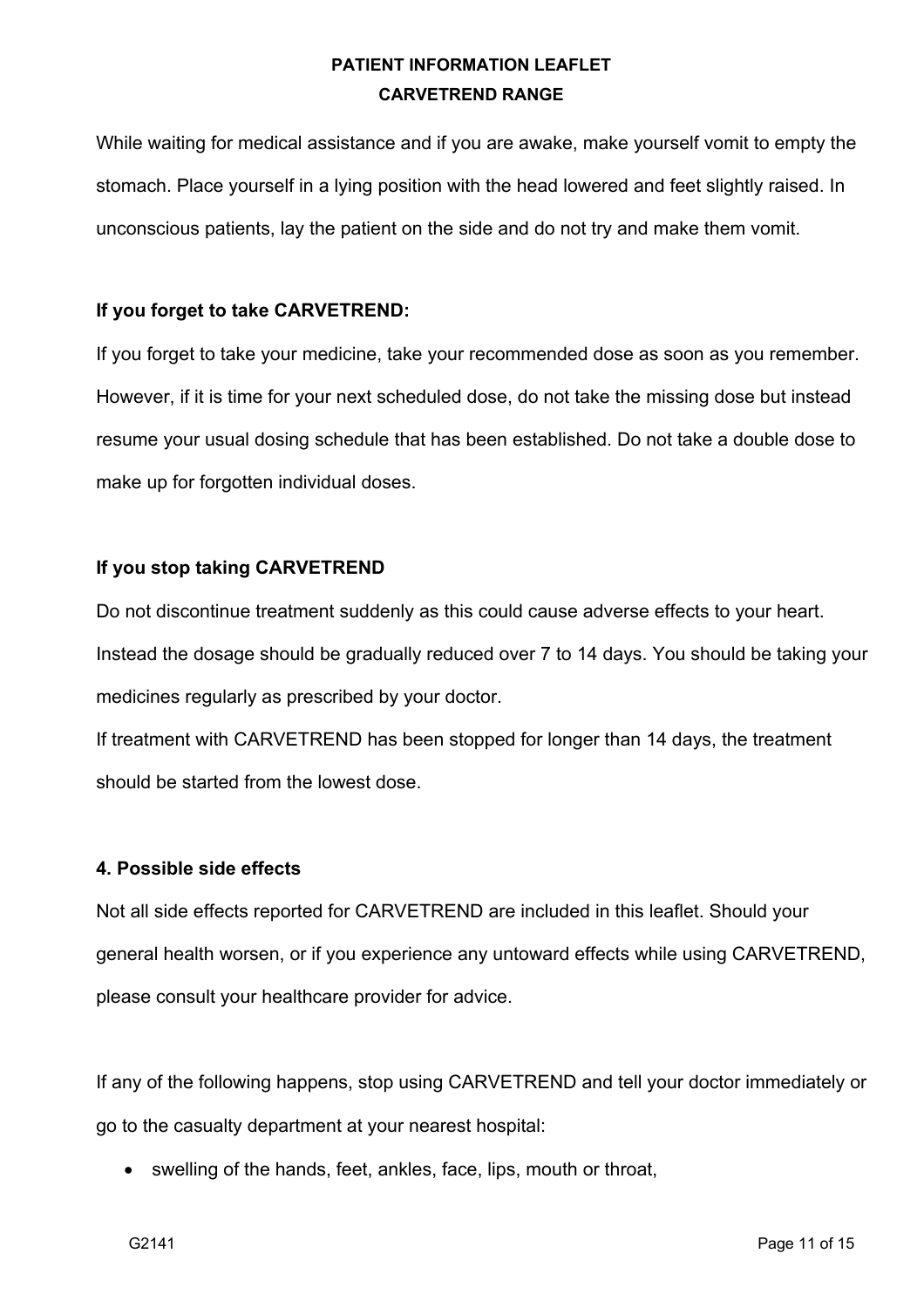which may cause difficulty in swallowing or breathing

- rash or itching
- fainting
- yellowing of the skin and eyes, also called jaundice
- severe drop in blood pressure.

These are all very serious side effects. If you have them, you may have had a serious allergic reaction to CARVETREND. You may need urgent medical attention or hospitalisation.

Tell your doctor immediately or go to the casualty department at your nearest hospital if you notice any of the following:

- very slow or irregular heart beat (less than 55 beats per minute)
- excessive urination
- pains in the chest
- visual disturbances

These are all serious side effects. You may need urgent medical attention.

Tell your doctor if you notice any of the following:

Frequent side effects:

- pale skin, and feeling weak or breathless
- rapid weight gain
- gastro-intestinal disturbances such as loss of appetite, runny stomach, nausea and vomiting, upset stomach
- low blood pressure with vertigo or dizziness (particularly when rising)
- high blood pressure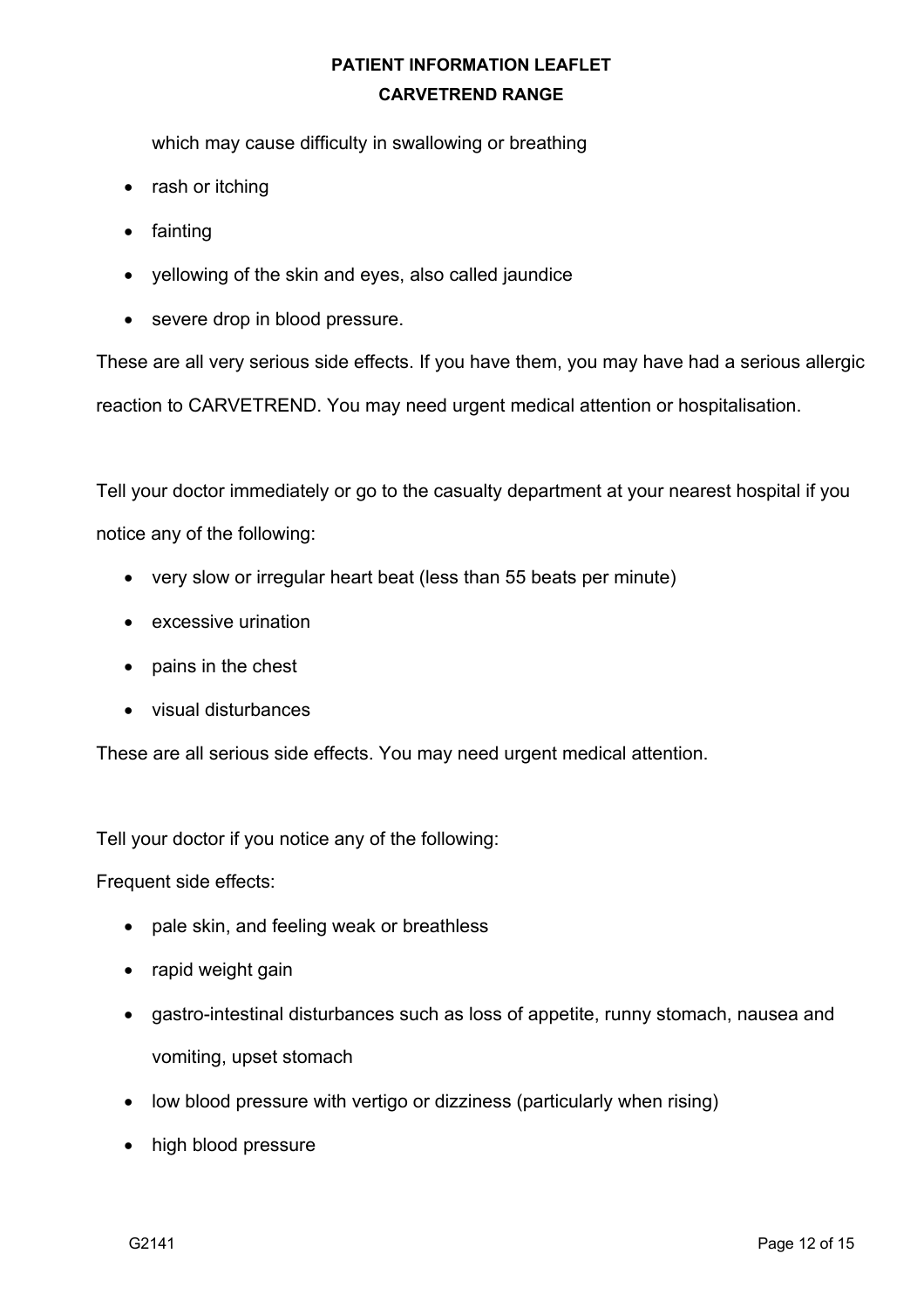- swelling
- lung and airway infections
- slow heartbeat
- fatigue
- headache
- pain in the muscles or joints
- increased blood sugar or cholesterol levels, struggling to control blood sugar levels if you are diabetic
- trouble seeing and irritation of your eyes
- feeling sad for long periods of time
- difficulty breathing, with wheezing
- cold hands or feet
- numbness and pain in legs and feet
- general pain.

Less frequent side effects:

- unusual bleeding or bruises
- chest pain or discomfort
- not passing stools regularly
- abnormal liver function test results
- hypersensitivity (allergic) reactions
- feeling of pins and needles
- feeling confused
- trouble controlling your bladder, especially if you are a woman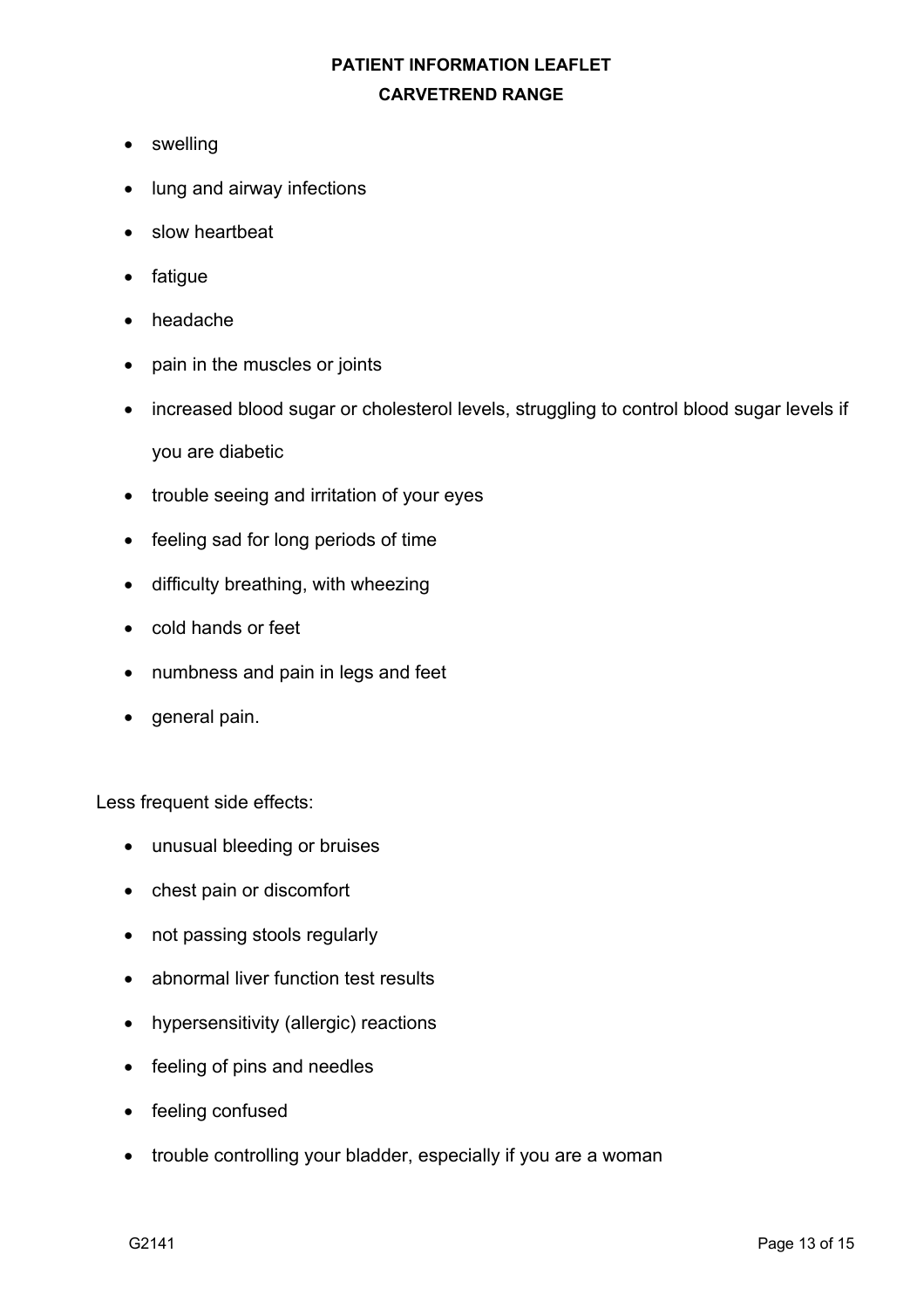- the inability to get and keep an erection
- flu symptoms
- skin reactions like hives, itchiness and rash, increased sweating
- dry mouth and dry eyes (could trouble you if you are a contact lens wearer)
- hair loss.

If you notice any side effects not mentioned in this leaflet, please inform your doctor or pharmacist.

### **Reporting of side effects**

If you get side effects, talk to your doctor or pharmacist. This includes any possible side effects not listed in this leaflet. You can also report side effects to SAHPRA via the "**6.04** 

**Adverse Drug Reporting Form**", found online under SAHPRA's publications:

https://www.sahpra.org.za/Publications/Index/8. By reporting side effects, you can help

provide more information on the safety of CARVETREND.

### **5. How to store CARVETREND**

- Store all medicines out of reach of children.
- Store in a cool (at or below 30 °C) dry place.
- Do not put them into another container as they might get mixed up. Keep blisters in the outer container until required for use.
- Do not use after the expiry date stated on the carton.
- Return all unused medicine to your pharmacist.
- Do not dispose of unused medicine in drains or sewerage systems (e.g. toilets).

### **6. Contents of the pack and other information**